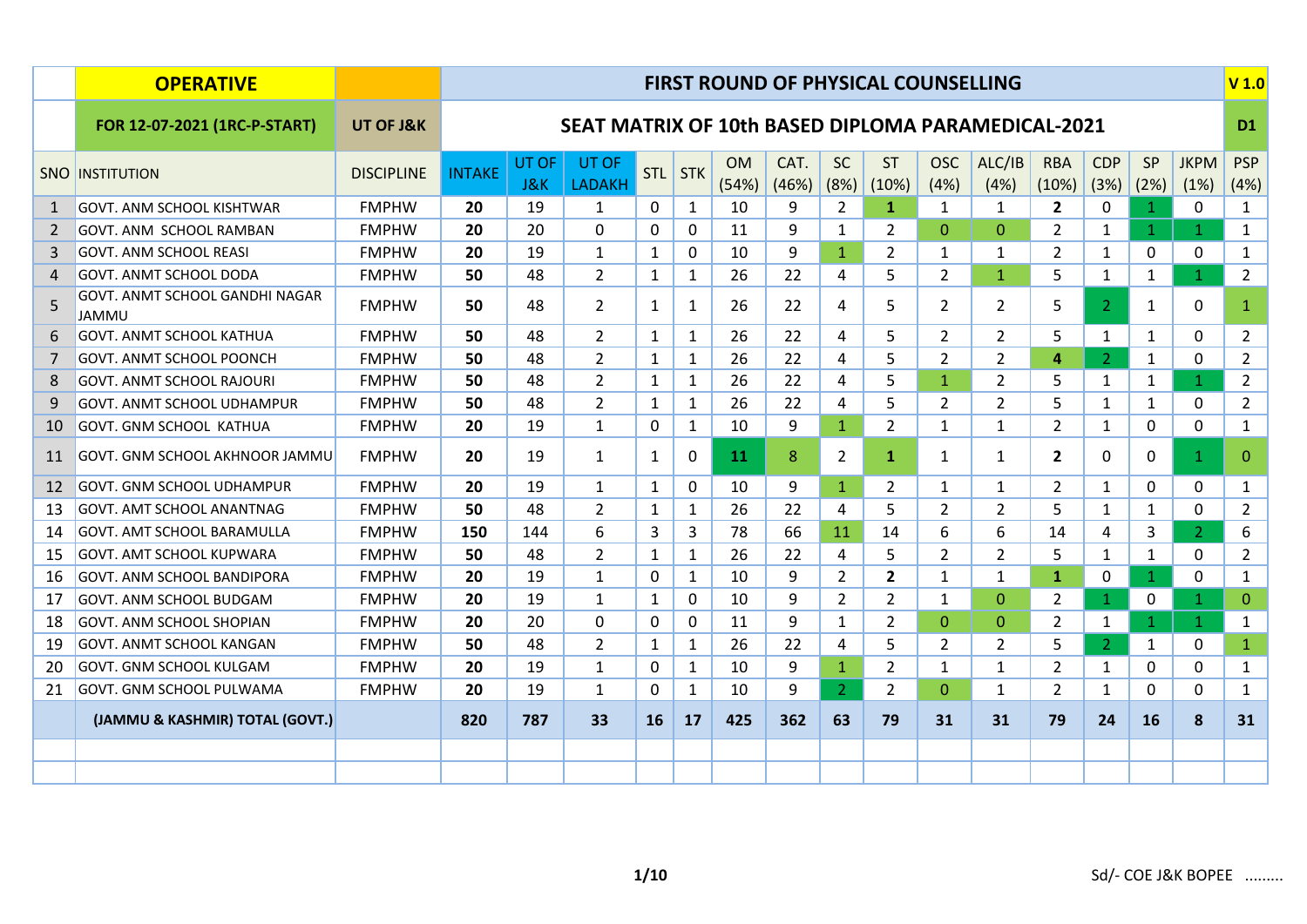|    | <b>SNO INSTITUTION</b>                                                                        | <b>DISCIPLINE</b> | <b>INTAKE</b> | UT OF<br>J&K | UT OF<br><b>LADAKH</b> | STL STK | <b>OM</b><br>(54%) | CAT.<br>(46%) | <b>SC</b> | <b>ST</b><br>(8%) (10%) | <b>OSC</b><br>(4%) | ALC/IB<br>(4%) | <b>RBA</b><br>(10%) | <b>CDP</b> | SP<br>$(3%)$ $(2%)$ | <b>JKPM</b><br>(1%) | <b>PSP</b><br>(4%) |
|----|-----------------------------------------------------------------------------------------------|-------------------|---------------|--------------|------------------------|---------|--------------------|---------------|-----------|-------------------------|--------------------|----------------|---------------------|------------|---------------------|---------------------|--------------------|
| 22 | A V INSTITUTE OF NURSING &<br>PARAMEDICAL SCIENCIES NEAR MARBLE<br>MARKET TRIKUTA NAGAR JAMMU | <b>FMPHW</b>      | 40            |              |                        |         | 40                 |               |           |                         |                    |                |                     |            |                     |                     |                    |
|    |                                                                                               | <b>MMPHW</b>      | 30            |              |                        |         | 30                 |               |           |                         |                    |                |                     |            |                     |                     |                    |
| 23 | <b>AKASH INSTITUTE OF PARAMEDICAL</b><br><b>SCIENCES GARI UDHAMPUR</b>                        | <b>FMPHW</b>      | 20            |              |                        |         | 20                 |               |           |                         |                    |                |                     |            |                     |                     |                    |
| 24 | ASCOMS JAMMU                                                                                  | <b>FMPHW</b>      | 60            |              |                        |         | 60                 |               |           |                         |                    |                |                     |            |                     |                     |                    |
|    |                                                                                               | <b>MMPHW</b>      | 40            |              |                        |         | 40                 |               |           |                         |                    |                |                     |            |                     |                     |                    |
| 25 | <b>B R KOHLI INSTITUTE OF PARAMEDICAL</b><br><b>SCIENCES MAITRA RAMBAN</b>                    | <b>FMPHW</b>      | 50            |              |                        |         | 50                 |               |           |                         |                    |                |                     |            |                     |                     |                    |
|    |                                                                                               | <b>MMPHW</b>      | 50            |              |                        |         | 50                 |               |           |                         |                    |                |                     |            |                     |                     |                    |
| 26 | BABA BUDHAN ALI SHAH PARAMEDICAL<br>INSTITUTE CHATHA JAMMU                                    | <b>FMPHW</b>      | 40            |              |                        |         | 40                 |               |           |                         |                    |                |                     |            |                     |                     |                    |
|    |                                                                                               | <b>MMPHW</b>      | 40            |              |                        |         | 40                 |               |           |                         |                    |                |                     |            |                     |                     |                    |
| 27 | <b>BHASKER INSTITUTE OF PARAMEDICAL</b><br><b>SCIENCES DHAR ROAD UDHAMPUR</b>                 | <b>FMPHW</b>      | 30            |              |                        |         | 30                 |               |           |                         |                    |                |                     |            |                     |                     |                    |
|    |                                                                                               | <b>MMPHW</b>      | 30            |              |                        |         | 30                 |               |           |                         |                    |                |                     |            |                     |                     |                    |
| 28 | <b>BMS INSTITUTE OF PARAMEDICAL</b><br><b>SCIENCIES NH GANGYAL JAMMU</b>                      | <b>FMPHW</b>      | 50            |              |                        |         | 50                 |               |           |                         |                    |                |                     |            |                     |                     |                    |
|    |                                                                                               | <b>MMPHW</b>      | 20            |              |                        |         | 20                 |               |           |                         |                    |                |                     |            |                     |                     |                    |
| 29 | <b>BN INSTITUTE OF NURSING &amp;</b><br>PARMEDICAL NOWABAD SUNJWAN<br><b>JAMMU</b>            | <b>FMPHW</b>      | 50            |              |                        |         | 50                 |               |           |                         |                    |                |                     |            |                     |                     |                    |
|    |                                                                                               | <b>MMPHW</b>      | 20            |              |                        |         | 20                 |               |           |                         |                    |                |                     |            |                     |                     |                    |
| 30 | BR COLLEGE OF PARAMEDICAL<br><b>SCIENCIES GANGYAL JAMMU</b>                                   | <b>FMPHW</b>      | 30            |              |                        |         | 30                 |               |           |                         |                    |                |                     |            |                     |                     |                    |
|    |                                                                                               | <b>MMPHW</b>      | 20            |              |                        |         | 20                 |               |           |                         |                    |                |                     |            |                     |                     |                    |
| 31 | DATA RANPATDEV INSTITUTE OF<br>PARAMEDICAL AND HEALTH SCIENCES<br>KATHUA                      | <b>FMPHW</b>      | 35            |              |                        |         | 35                 |               |           |                         |                    |                |                     |            |                     |                     |                    |
|    |                                                                                               | <b>MMPHW</b>      | 5             |              |                        |         | 5                  |               |           |                         |                    |                |                     |            |                     |                     |                    |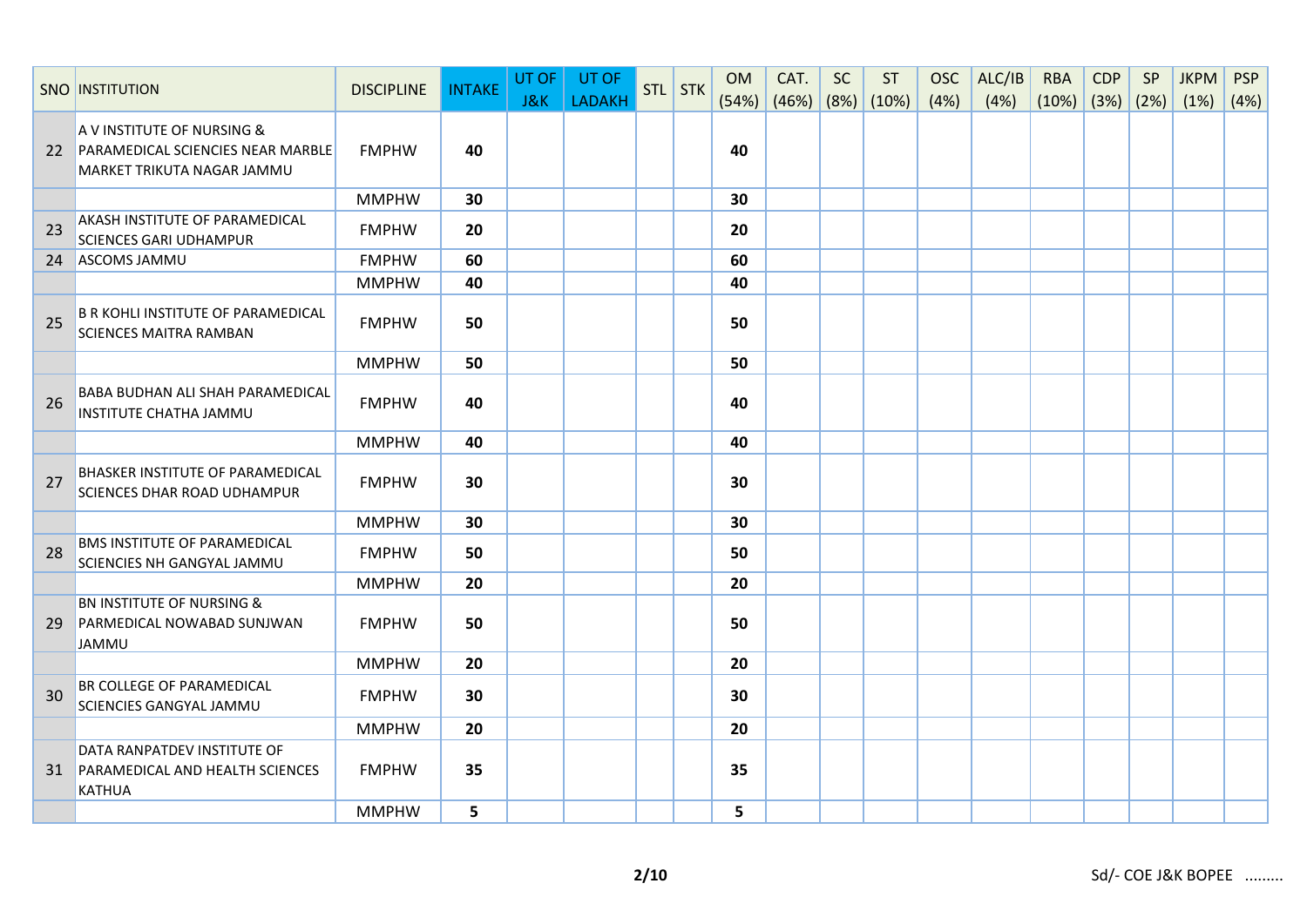|    | <b>SNO INSTITUTION</b>                                                                         | <b>DISCIPLINE</b> | <b>INTAKE</b> | UT OF<br><b>J&amp;K</b> | UT OF<br><b>LADAKH</b> | STL STK | <b>OM</b><br>(54%) | CAT.<br>$(46%)$ (8%) (10%) | <b>SC</b> | <b>ST</b> | <b>OSC</b><br>(4%) | ALC/IB<br>(4%) | <b>RBA</b><br>$(10\%)$ (3%) (2%) | <b>CDP</b> | SP | <b>JKPM</b><br>(1%) | <b>PSP</b><br>(4%) |
|----|------------------------------------------------------------------------------------------------|-------------------|---------------|-------------------------|------------------------|---------|--------------------|----------------------------|-----------|-----------|--------------------|----------------|----------------------------------|------------|----|---------------------|--------------------|
| 32 | DISHA INSTITUTE OF PARAMEDICAL                                                                 | <b>FMPHW</b>      | 100           |                         |                        |         | 100                |                            |           |           |                    |                |                                  |            |    |                     |                    |
|    | AND NURSING SCIENCES BATOTE                                                                    | <b>MMPHW</b>      | 65            |                         |                        |         | 65                 |                            |           |           |                    |                |                                  |            |    |                     |                    |
| 33 | FLORENCE NIGHTINGALE SCHOOL OF<br><b>NURSING KATHUA</b>                                        | <b>FMPHW</b>      | 50            |                         |                        |         | 50                 |                            |           |           |                    |                |                                  |            |    |                     |                    |
|    |                                                                                                | <b>MMPHW</b>      | 30            |                         |                        |         | 30                 |                            |           |           |                    |                |                                  |            |    |                     |                    |
| 34 | FLORENCE NIGHTINGALE SCHOOL OF<br><b>NURSING UDHAMPUR</b>                                      | <b>FMPHW</b>      | 15            |                         |                        |         | 15                 |                            |           |           |                    |                |                                  |            |    |                     |                    |
|    |                                                                                                | <b>MMPHW</b>      | 10            |                         |                        |         | 10                 |                            |           |           |                    |                |                                  |            |    |                     |                    |
| 35 | <b>GAFOOR INSTITUTE OF PARAMEDICAL</b><br><b>SCIENCES, AKHNOOR</b>                             | <b>FMPHW</b>      | 40            |                         |                        |         | 40                 |                            |           |           |                    |                |                                  |            |    |                     |                    |
|    |                                                                                                | <b>MMPHW</b>      | 20            |                         |                        |         | 20                 |                            |           |           |                    |                |                                  |            |    |                     |                    |
| 36 | <b>GALAXY PARAMEDICAL COLLEGE EXT-</b><br>SEC/F SAINIK COLONY JAMMU                            | <b>FMPHW</b>      | 60            |                         |                        |         | 60                 |                            |           |           |                    |                |                                  |            |    |                     |                    |
|    |                                                                                                | <b>MMPHW</b>      | 10            |                         |                        |         | 10                 |                            |           |           |                    |                |                                  |            |    |                     |                    |
| 37 | <b>GUPTA INSTITUTE OF PARAMEDICAL</b><br><b>AND HEALTH SCIENCES KATHUA</b>                     | <b>FMPHW</b>      | 50            |                         |                        |         | 50                 |                            |           |           |                    |                |                                  |            |    |                     |                    |
|    |                                                                                                | <b>MMPHW</b>      | 50            |                         |                        |         | 50                 |                            |           |           |                    |                |                                  |            |    |                     |                    |
| 38 | <b>GURU INSTITUTE OF NURSING &amp;</b><br>PARAMEDICAL SCIENCIES SHASHTRI<br><b>NAGAR JAMMU</b> | <b>FMPHW</b>      | 100           |                         |                        |         | 100                |                            |           |           |                    |                |                                  |            |    |                     |                    |
|    |                                                                                                | <b>MMPHW</b>      | 80            |                         |                        |         | 80                 |                            |           |           |                    |                |                                  |            |    |                     |                    |
| 39 | <b>GURU TEJ BAHADUR PARAMEDICAL</b><br><b>INSTITUTE LAKHANPUR KATHUA</b>                       | <b>FMPHW</b>      | 30            |                         |                        |         | 30                 |                            |           |           |                    |                |                                  |            |    |                     |                    |
|    |                                                                                                | <b>MMPHW</b>      | 30            |                         |                        |         | 30                 |                            |           |           |                    |                |                                  |            |    |                     |                    |
| 40 | <b>GURUKUL INSTITUTE OF PARAMEDICAL</b><br><b>STUDIES BHADERWAH</b>                            | <b>FMPHW</b>      | 70            |                         |                        |         | 70                 |                            |           |           |                    |                |                                  |            |    |                     |                    |
|    |                                                                                                | <b>MMPHW</b>      | 25            |                         |                        |         | 25                 |                            |           |           |                    |                |                                  |            |    |                     |                    |
| 41 | HUSSAIN PARAMEDICAL INSTITUTE AND<br>NURSING SCIENCES GHAT DODA                                | <b>FMPHW</b>      | 30            |                         |                        |         | 30                 |                            |           |           |                    |                |                                  |            |    |                     |                    |
| 42 | IGES INSTITUTE OF NURSING & HEALTH<br><b>SCIENCIES JAMMU</b>                                   | <b>FMPHW</b>      | 60            |                         |                        |         | 60                 |                            |           |           |                    |                |                                  |            |    |                     |                    |
|    |                                                                                                | <b>MMPHW</b>      | 40            |                         |                        |         | 40                 |                            |           |           |                    |                |                                  |            |    |                     |                    |
| 43 | <b>IGES INSTITUTE OF NURSING AND</b><br>PARAMEDICAL SCIENCES SURANKOTE                         | <b>FMPHW</b>      | 60            |                         |                        |         | 60                 |                            |           |           |                    |                |                                  |            |    |                     |                    |
|    |                                                                                                | <b>MMPHW</b>      | 60            |                         |                        |         | 60                 |                            |           |           |                    |                |                                  |            |    |                     |                    |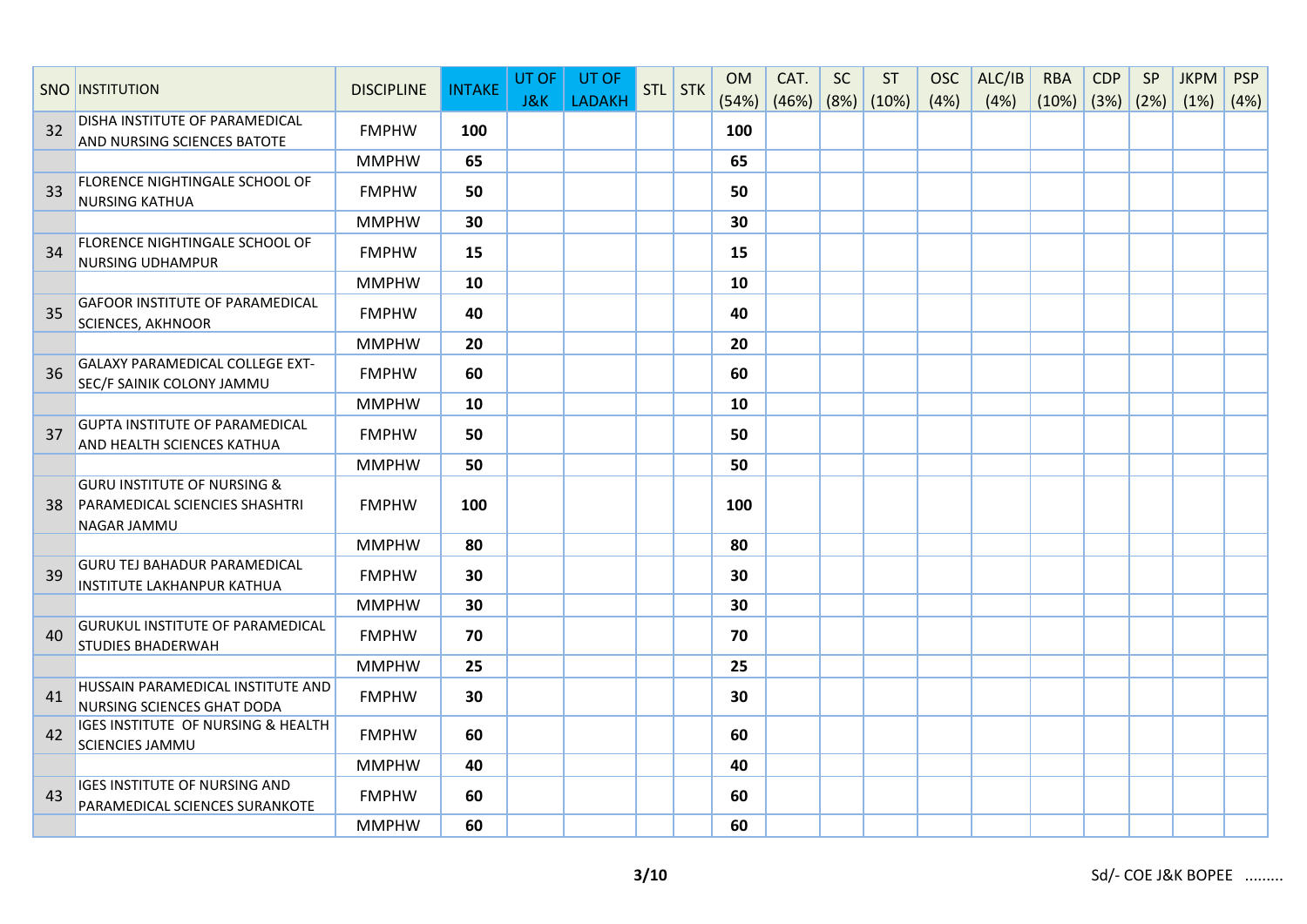|    | <b>SNO INSTITUTION</b>                                                                                    | <b>DISCIPLINE</b> | <b>INTAKE</b> | UT OF<br>J&K | UT OF<br><b>LADAKH</b> | STL STK | <b>OM</b><br>(54%) | CAT.<br>$(46%)$ (8%) (10%) | <b>SC</b> | <b>ST</b> | <b>OSC</b><br>(4%) | ALC/IB<br>(4%) | <b>RBA</b><br>$(10\%)$ (3%) (2%) | <b>CDP</b> | SP | <b>JKPM</b><br>(1%) | <b>PSP</b><br>(4%) |
|----|-----------------------------------------------------------------------------------------------------------|-------------------|---------------|--------------|------------------------|---------|--------------------|----------------------------|-----------|-----------|--------------------|----------------|----------------------------------|------------|----|---------------------|--------------------|
| 44 | INDIAN INSTITUTE OF PARAMEDICAL<br><b>SCIENCES NAGRI KATHUA</b>                                           | <b>FMPHW</b>      | 50            |              |                        |         | 50                 |                            |           |           |                    |                |                                  |            |    |                     |                    |
|    |                                                                                                           | <b>MMPHW</b>      | 50            |              |                        |         | 50                 |                            |           |           |                    |                |                                  |            |    |                     |                    |
| 45 | INDIAN INSTITUTE OF TECH. TRAINING<br>BARI BRAHAMAN JAMMU                                                 | <b>FMPHW</b>      | 50            |              |                        |         | 50                 |                            |           |           |                    |                |                                  |            |    |                     |                    |
|    |                                                                                                           | <b>MMPHW</b>      | 50            |              |                        |         | 50                 |                            |           |           |                    |                |                                  |            |    |                     |                    |
| 46 | JK INSTITUTE OF NURSING &<br>PARAMEDICAL SCIENCIES PALI MORH<br><b>DISTT. SAMBA</b>                       | <b>FMPHW</b>      | 30            |              |                        |         | 30                 |                            |           |           |                    |                |                                  |            |    |                     |                    |
|    |                                                                                                           | <b>MMPHW</b>      | 30            |              |                        |         | 30                 |                            |           |           |                    |                |                                  |            |    |                     |                    |
| 47 | JAMMU COLLEGE OF NURSING AND<br>PARAMEDICAL SCIENCIES CHANNI<br>HIMMAT JAMMU                              | <b>FMPHW</b>      | 50            |              |                        |         | 50                 |                            |           |           |                    |                |                                  |            |    |                     |                    |
|    |                                                                                                           | <b>MMPHW</b>      | 15            |              |                        |         | 15                 |                            |           |           |                    |                |                                  |            |    |                     |                    |
| 48 | KAWA COLLEGE OF PARAMEDICAL<br>SCIENCIES GURAH BRAHMANA JAMMU                                             | <b>FMPHW</b>      | 30            |              |                        |         | 30                 |                            |           |           |                    |                |                                  |            |    |                     |                    |
|    |                                                                                                           | <b>MMPHW</b>      | 10            |              |                        |         | 10                 |                            |           |           |                    |                |                                  |            |    |                     |                    |
| 49 | <b>MADRE MEHRABAN INSTITUTE OF</b><br>HEALTH SCIENCIES JAMMU                                              | <b>FMPHW</b>      | 100           |              |                        |         | 100                |                            |           |           |                    |                |                                  |            |    |                     |                    |
|    |                                                                                                           | <b>MMPHW</b>      | 45            |              |                        |         | 45                 |                            |           |           |                    |                |                                  |            |    |                     |                    |
| 50 | MATA VAISHNO DEVI INSTITUTE OF<br><b>PARAMEDICAL AND HEALTH SCIENCES</b><br><b>THALOTI RAJBAGH KATHUA</b> | <b>FMPHW</b>      | 40            |              |                        |         | 40                 |                            |           |           |                    |                |                                  |            |    |                     |                    |
|    |                                                                                                           | <b>MMPHW</b>      | 15            |              |                        |         | 15                 |                            |           |           |                    |                |                                  |            |    |                     |                    |
| 51 | MMC PARAMEDICAL INSTITUTE<br>BABLIANA GANGYAL JAMMU                                                       | <b>FMPHW</b>      | 30            |              |                        |         | 30                 |                            |           |           |                    |                |                                  |            |    |                     |                    |
|    |                                                                                                           | <b>MMPHW</b>      | 30            |              |                        |         | 30                 |                            |           |           |                    |                |                                  |            |    |                     |                    |
|    | NARSINGDEV INSTITUTE OF NURSING<br>52 AND PARAMEDICAL SCIENCES<br><b>UDHAMPUR</b>                         | <b>FMPHW</b>      | 40            |              |                        |         | 40                 |                            |           |           |                    |                |                                  |            |    |                     |                    |
|    |                                                                                                           | <b>MMPHW</b>      | 20            |              |                        |         | 20                 |                            |           |           |                    |                |                                  |            |    |                     |                    |
| 53 | NEW AGE INSTITUTE OF PARAMEDICAL<br><b>SCIENCES PHINTER BILLAWAR</b>                                      | <b>FMPHW</b>      | 50            |              |                        |         | 50                 |                            |           |           |                    |                |                                  |            |    |                     |                    |
|    |                                                                                                           | <b>MMPHW</b>      | 30            |              |                        |         | 30                 |                            |           |           |                    |                |                                  |            |    |                     |                    |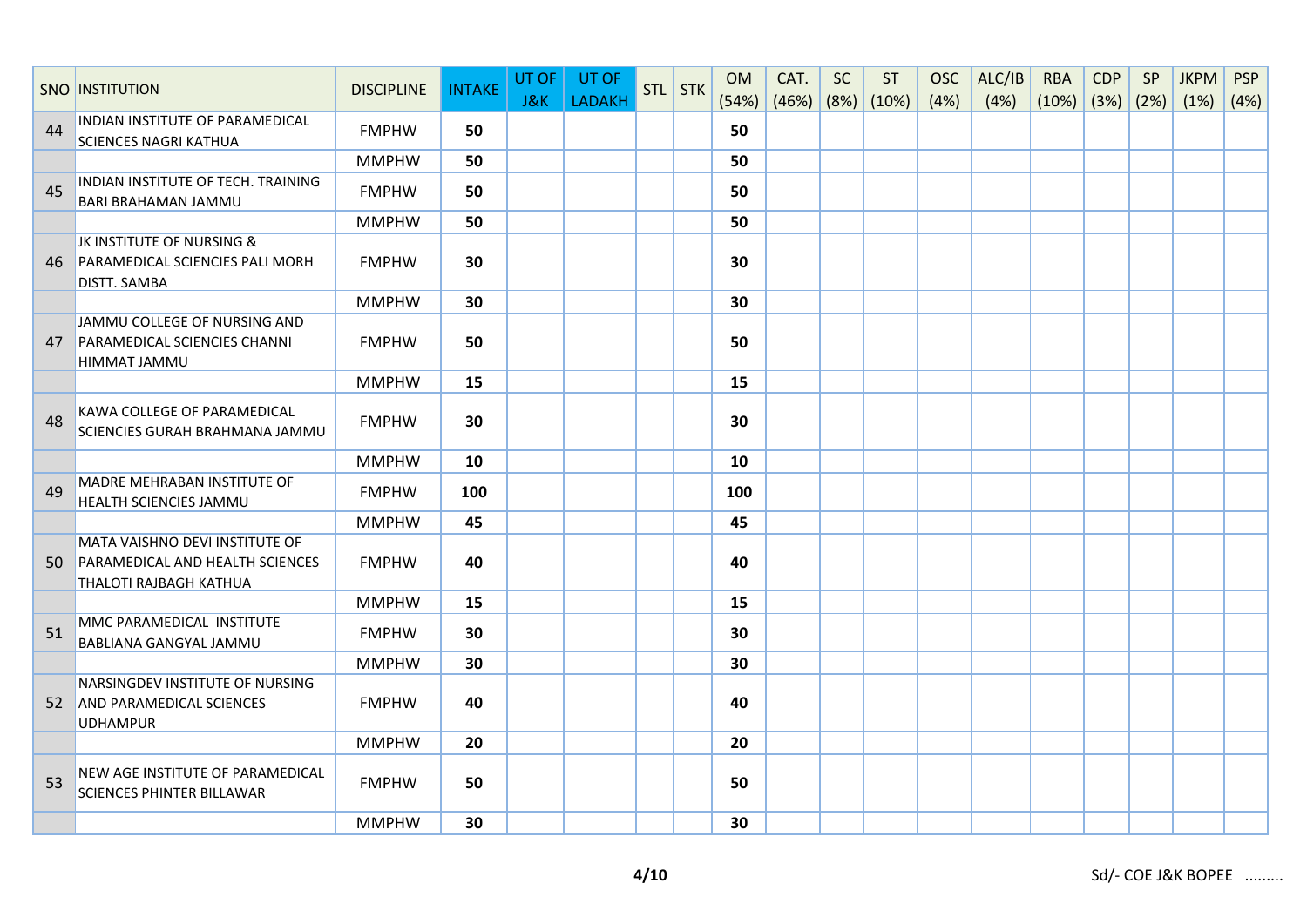|    | <b>SNO INSTITUTION</b>                                                                       | <b>DISCIPLINE</b> | <b>INTAKE</b> | UT OF<br>J&K | UT OF<br><b>LADAKH</b> | STL STK | <b>OM</b><br>(54%) | CAT.<br>(46%) | <b>SC</b> | <b>ST</b><br>(8%) (10%) | <b>OSC</b><br>(4%) | ALC/IB<br>(4%) | <b>RBA</b><br>$(10\%)$ (3%) (2%) | <b>CDP</b> | SP | <b>JKPM</b><br>(1%) | <b>PSP</b><br>(4%) |
|----|----------------------------------------------------------------------------------------------|-------------------|---------------|--------------|------------------------|---------|--------------------|---------------|-----------|-------------------------|--------------------|----------------|----------------------------------|------------|----|---------------------|--------------------|
| 54 | <b>NEW MODERN INSTITUTE OF</b><br><b>PARAMEDICAL AND NURSING SCIENCES</b><br><b>KISHTWAR</b> | <b>FMPHW</b>      | 150           |              |                        |         | 150                |               |           |                         |                    |                |                                  |            |    |                     |                    |
|    |                                                                                              | <b>MMPHW</b>      | 100           |              |                        |         | 100                |               |           |                         |                    |                |                                  |            |    |                     |                    |
| 55 | NEW MODERN PARAMEDICAL<br>INSTITUTE SAINIK COLONY JAMMU                                      | <b>FMPHW</b>      | 30            |              |                        |         | 30                 |               |           |                         |                    |                |                                  |            |    |                     |                    |
|    |                                                                                              | <b>MMPHW</b>      | 30            |              |                        |         | 30                 |               |           |                         |                    |                |                                  |            |    |                     |                    |
|    | POONCH COLLEGE OF NURSING AND<br>56 PARAMEDICAL SCIENCES SURANKOTE<br><b>POONCH</b>          | <b>FMPHW</b>      | 90            |              |                        |         | 90                 |               |           |                         |                    |                |                                  |            |    |                     |                    |
|    |                                                                                              | <b>MMPHW</b>      | 15            |              |                        |         | 15                 |               |           |                         |                    |                |                                  |            |    |                     |                    |
| 57 | R B PARAMEDICAL INSTITUTE RAJBAGH<br><b>KATHUA</b>                                           | <b>FMPHW</b>      | 115           |              |                        |         | 115                |               |           |                         |                    |                |                                  |            |    |                     |                    |
|    |                                                                                              | <b>MMPHW</b>      | 115           |              |                        |         | 115                |               |           |                         |                    |                |                                  |            |    |                     |                    |
| 58 | RAJIV GANDHI COLLEGE OF NURSING<br>CHAK BHALWAL JAMMU                                        | <b>FMPHW</b>      | 30            |              |                        |         | 30                 |               |           |                         |                    |                |                                  |            |    |                     |                    |
|    |                                                                                              | <b>MMPHW</b>      | 10            |              |                        |         | 10                 |               |           |                         |                    |                |                                  |            |    |                     |                    |
| 59 | RDGD MEMMORIAL TRUST INSTITUTE<br>OF PARAMEDICAL SCIENCIES SAMBA                             | <b>FMPHW</b>      | 60            |              |                        |         | 60                 |               |           |                         |                    |                |                                  |            |    |                     |                    |
|    |                                                                                              | <b>MMPHW</b>      | 60            |              |                        |         | 60                 |               |           |                         |                    |                |                                  |            |    |                     |                    |
| 60 | S SIDHARATHA PARAMEDICAL TRAINING<br>INSTITUTE CHANNI HIMMAT JAMMU                           | <b>FMPHW</b>      | 50            |              |                        |         | 50                 |               |           |                         |                    |                |                                  |            |    |                     |                    |
|    |                                                                                              | <b>MMPHW</b>      | 50            |              |                        |         | 50                 |               |           |                         |                    |                |                                  |            |    |                     |                    |
| 61 | SANJEEVNI INSTITUTE OF PARAMEDICAL<br>SCIENCES, PATOLI BRAHMANA JAMMU                        | <b>FMPHW</b>      | 25            |              |                        |         | 25                 |               |           |                         |                    |                |                                  |            |    |                     |                    |
|    |                                                                                              | <b>MMPHW</b>      | 25            |              |                        |         | 25                 |               |           |                         |                    |                |                                  |            |    |                     |                    |
|    | SHRI MATA VAISNNO DEVI<br>62 PARAMEDICAL INSTITUTE ROOP NAGAR<br><b>JAMMU</b>                | <b>FMPHW</b>      | 60            |              |                        |         | 60                 |               |           |                         |                    |                |                                  |            |    |                     |                    |
|    |                                                                                              | <b>MMPHW</b>      | 30            |              |                        |         | 30                 |               |           |                         |                    |                |                                  |            |    |                     |                    |
| 63 | SHRI SAIN CHARITABLE TRUST BAN<br><b>TALAB JAMMU</b>                                         | <b>FMPHW</b>      | 60            |              |                        |         | 60                 |               |           |                         |                    |                |                                  |            |    |                     |                    |
|    |                                                                                              | <b>MMPHW</b>      | 30            |              |                        |         | 30                 |               |           |                         |                    |                |                                  |            |    |                     |                    |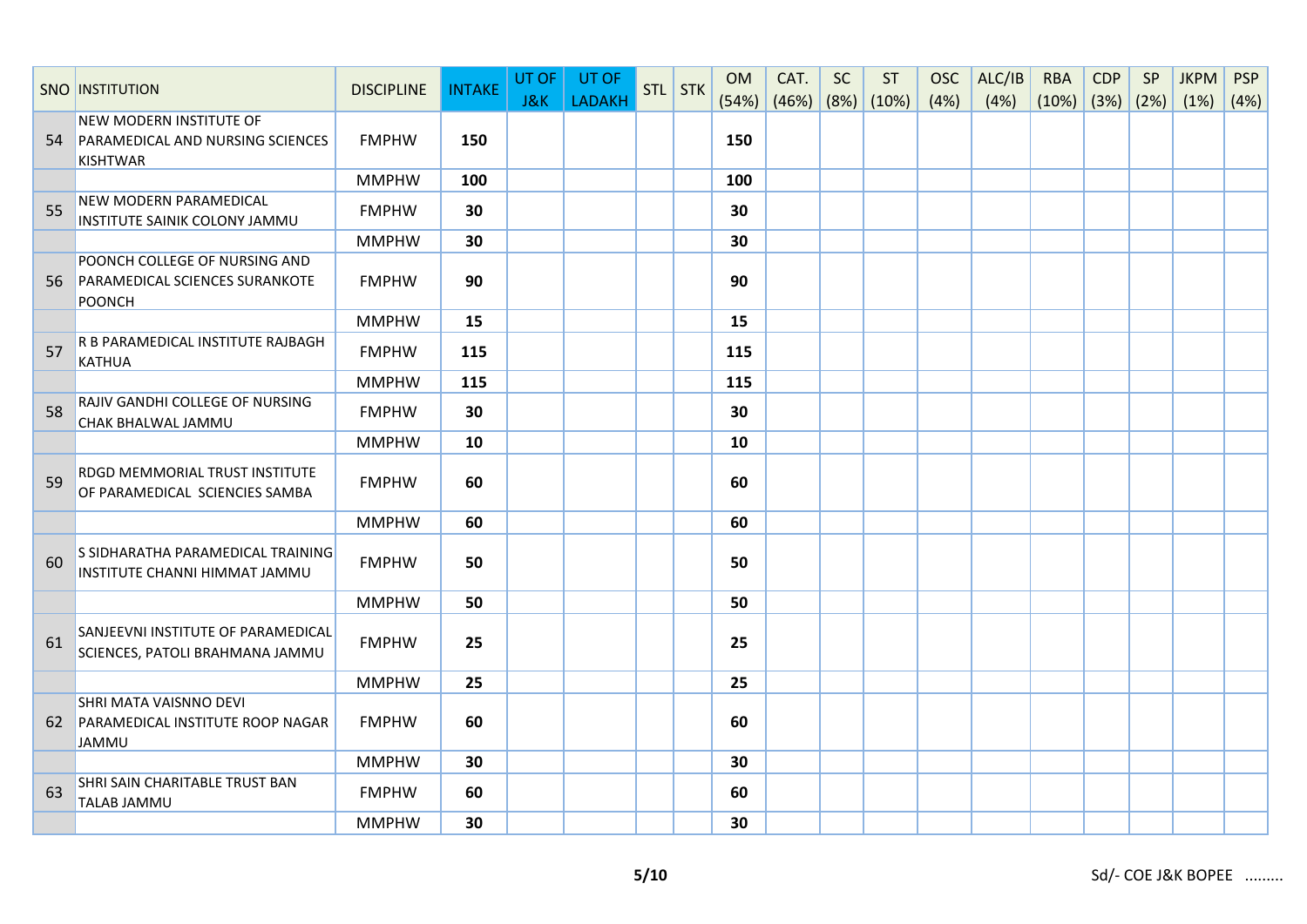|    | <b>SNO INSTITUTION</b>                                                                          | <b>DISCIPLINE</b> | <b>INTAKE</b> | UT OF<br>J&K | UT OF<br><b>LADAKH</b> |             | STL STK      | <b>OM</b><br>(54%) | CAT.<br>(46%) | <b>SC</b>    | <b>ST</b><br>$(8\%)$ (10%) | <b>OSC</b><br>(4% ) | ALC/IB<br>(4%) | <b>RBA</b><br>(10%) | <b>CDP</b><br>(3%) (2%) | SP          | <b>JKPM</b><br>(1%) | <b>PSP</b><br>(4%) |
|----|-------------------------------------------------------------------------------------------------|-------------------|---------------|--------------|------------------------|-------------|--------------|--------------------|---------------|--------------|----------------------------|---------------------|----------------|---------------------|-------------------------|-------------|---------------------|--------------------|
| 64 | SHRI. NANAK MEDICAL INSTITUTE OF<br><b>HEALTH SCIENCIES NH KALU CHAK</b><br><b>JAMMU</b>        | <b>FMPHW</b>      | 25            |              |                        |             |              | 25                 |               |              |                            |                     |                |                     |                         |             |                     |                    |
|    |                                                                                                 | <b>MMPHW</b>      | 25            |              |                        |             |              | 25                 |               |              |                            |                     |                |                     |                         |             |                     |                    |
| 65 | SIDDIVINAYAK SCHOOL OF NURSING<br><b>KATHUA</b>                                                 | <b>FMPHW</b>      | 40            |              |                        |             |              | 40                 |               |              |                            |                     |                |                     |                         |             |                     |                    |
|    |                                                                                                 | <b>MMPHW</b>      | 30            |              |                        |             |              | 30                 |               |              |                            |                     |                |                     |                         |             |                     |                    |
| 66 | SMS INSTITUTE OF MEDICAL SCIENCIES<br>KALUCHAK KUNJWANI JAMMU                                   | <b>FMPHW</b>      | 60            |              |                        |             |              | 60                 |               |              |                            |                     |                |                     |                         |             |                     |                    |
|    |                                                                                                 | <b>MMPHW</b>      | 30            |              |                        |             |              | 30                 |               |              |                            |                     |                |                     |                         |             |                     |                    |
| 67 | STEPHEN INSTITUTE OF PARAMEDICAL<br>SCIENCES MIRANSAHIB JAMMU                                   | <b>FMPHW</b>      | 30            |              |                        |             |              | 30                 |               |              |                            |                     |                |                     |                         |             |                     |                    |
|    |                                                                                                 | <b>MMPHW</b>      | 10            |              |                        |             |              | 10                 |               |              |                            |                     |                |                     |                         |             |                     |                    |
| 68 | SVS PARAMEDICAL COLLEGE SHIV KASHI<br><b>SUNDERBANI RAJOURI</b>                                 | <b>FMPHW</b>      | 50            |              |                        |             |              | 50                 |               |              |                            |                     |                |                     |                         |             |                     |                    |
|    |                                                                                                 | <b>MMPHW</b>      | 30            |              |                        |             |              | 30                 |               |              |                            |                     |                |                     |                         |             |                     |                    |
| 69 | SWAMI VIVEKANAND INSTITUTE SAINIK<br>COLONEY JAMMU                                              | <b>FMPHW</b>      | 90            |              |                        |             |              | 90                 |               |              |                            |                     |                |                     |                         |             |                     |                    |
|    |                                                                                                 | <b>MMPHW</b>      | 60            |              |                        |             |              | 60                 |               |              |                            |                     |                |                     |                         |             |                     |                    |
| 70 | SWAMI VIVEKANAND PARAMEDICAL<br><b>TRAINING INSTITUTE AMBPHALLA</b><br><b>JAMMU</b>             | <b>FMPHW</b>      | 50            |              |                        |             |              | 50                 |               |              |                            |                     |                |                     |                         |             |                     |                    |
| 71 | TARAN PARAMEDICAL INSTITUTE GHAT<br><b>DODA</b>                                                 | <b>FMPHW</b>      | 40            |              |                        |             |              | 40                 |               |              |                            |                     |                |                     |                         |             |                     |                    |
|    |                                                                                                 | <b>MMPHW</b>      | 40            |              |                        |             |              | 40                 |               |              |                            |                     |                |                     |                         |             |                     |                    |
| 72 | TARIQ PARAMEDICAL INSTITUTE<br><b>RAJOURI</b>                                                   | <b>FMPHW</b>      | 90            |              |                        |             |              | 90                 |               |              |                            |                     |                |                     |                         |             |                     |                    |
|    |                                                                                                 | <b>MMPHW</b>      | 30            |              |                        |             |              | 30                 |               |              |                            |                     |                |                     |                         |             |                     |                    |
| 73 | <b>VINAYAK INSTITUTE OF NURSING &amp;</b><br>PARAMEDICAL SCIENCIES EKTA VIHAR<br>KUNJWANI JAMMU | <b>FMPHW</b>      | 30            |              |                        |             |              | 30                 |               |              |                            |                     |                |                     |                         |             |                     |                    |
|    |                                                                                                 | <b>MMPHW</b>      | 30            |              |                        |             |              | 30                 |               |              |                            |                     |                |                     |                         |             |                     |                    |
|    | (JAMMU) TOTAL (PVT.)                                                                            |                   | 4435          | $\mathbf 0$  | $\mathbf 0$            | $\mathbf 0$ | $\mathbf{0}$ | 4435               | $\mathbf 0$   | $\mathbf{0}$ | $\Omega$                   | $\mathbf 0$         | $\mathbf 0$    | $\mathbf 0$         | $\mathbf{0}$            | $\mathbf 0$ | $\mathbf 0$         | $\mathbf 0$        |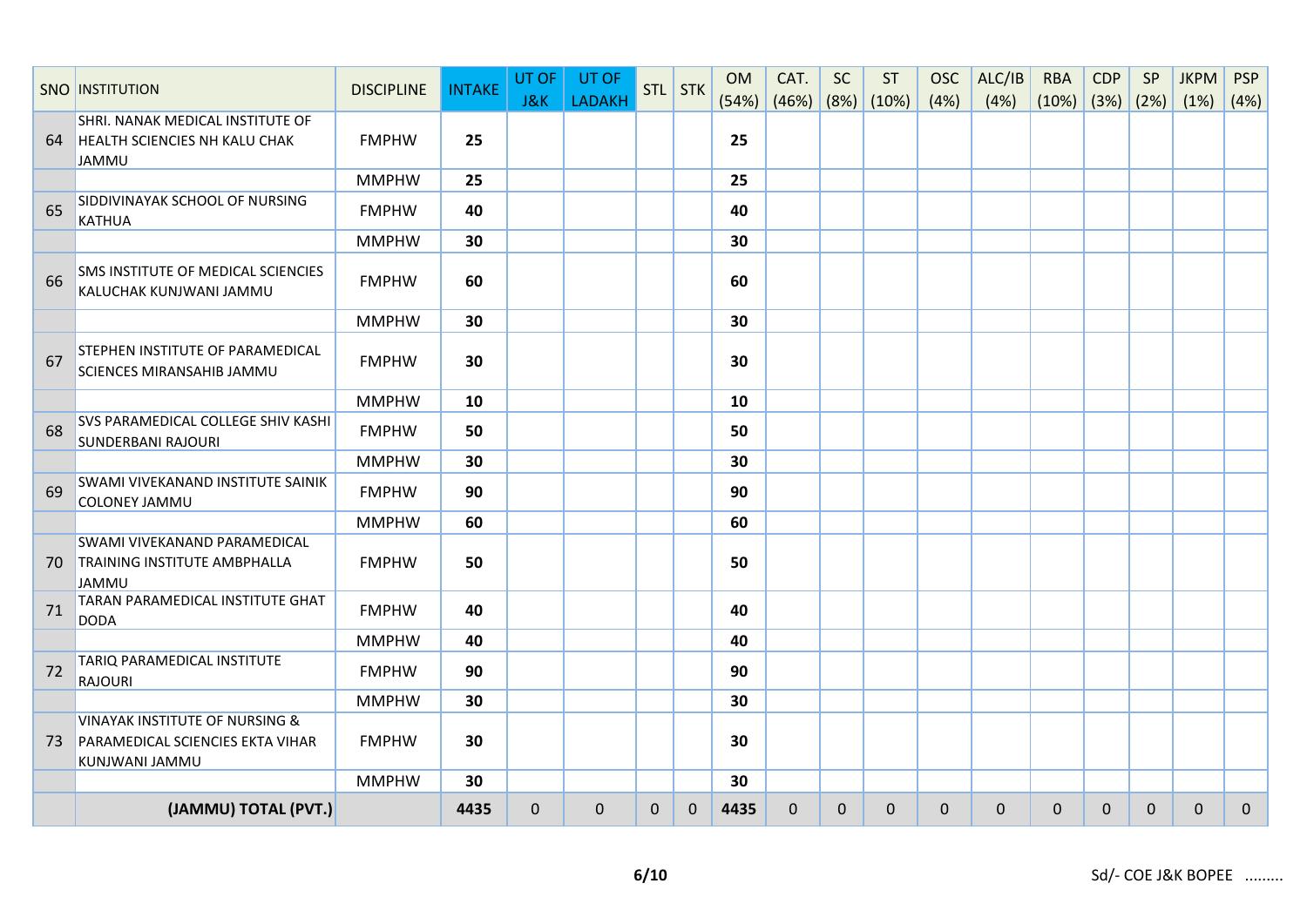|                 | <b>SNO INSTITUTION</b>                                                                        | <b>DISCIPLINE</b> | <b>INTAKE</b> | UT OF          | UT OF         | STL STK | <b>OM</b> | CAT.               | <b>SC</b> | ST | <b>OSC</b> | ALC/IB | <b>RBA</b>         | <b>CDP</b> | SP | <b>JKPM</b> | <b>PSP</b> |
|-----------------|-----------------------------------------------------------------------------------------------|-------------------|---------------|----------------|---------------|---------|-----------|--------------------|-----------|----|------------|--------|--------------------|------------|----|-------------|------------|
|                 |                                                                                               |                   |               | <b>J&amp;K</b> | <b>LADAKH</b> |         | (54%)     | $(46%)$ (8%) (10%) |           |    | (4%)       | (4%)   | $(10\%)$ (3%) (2%) |            |    | (1%)        | (4%)       |
| 74              | AL FALAH PARAMEDICAL INSTITUTE<br><b>BANDIPORA</b>                                            | <b>FMPHW</b>      | 20            |                |               |         | 20        |                    |           |    |            |        |                    |            |    |             |            |
|                 |                                                                                               | <b>MMPHW</b>      | 20            |                |               |         | 20        |                    |           |    |            |        |                    |            |    |             |            |
| 75              | AL NOOR PARAMEDICAL INSTITUTE<br>BUDSHAH NAGAR, NATIPORA, KASHMIR                             | <b>FMPHW</b>      | 15            |                |               |         | 15        |                    |           |    |            |        |                    |            |    |             |            |
|                 |                                                                                               | <b>MMPHW</b>      | 15            |                |               |         | 15        |                    |           |    |            |        |                    |            |    |             |            |
| 76              | AL SABOOR PARAMEDICAL INSTITUTE<br><b>KULGAM</b>                                              | <b>FMPHW</b>      | 20            |                |               |         | 20        |                    |           |    |            |        |                    |            |    |             |            |
|                 |                                                                                               | <b>MMPHW</b>      | 20            |                |               |         | 20        |                    |           |    |            |        |                    |            |    |             |            |
| 77              | <b>ARSH PARAMEDICAL INSTITUTE</b><br><b>KHONMUH SRINAGAR</b>                                  | <b>FMPHW</b>      | 40            |                |               |         | 40        |                    |           |    |            |        |                    |            |    |             |            |
|                 |                                                                                               | <b>MMPHW</b>      | 20            |                |               |         | 20        |                    |           |    |            |        |                    |            |    |             |            |
| 78              | <b>BISMILLAH PARAMEDICAL INSTITUTE</b><br>REPORA CHADOORA BUDGAM                              | <b>FMPHW</b>      | 50            |                |               |         | 50        |                    |           |    |            |        |                    |            |    |             |            |
|                 |                                                                                               | <b>MMPHW</b>      | 35            |                |               |         | 35        |                    |           |    |            |        |                    |            |    |             |            |
| 79              | <b>CLASSIC INSTITUTE OF HEALTH</b><br><b>SCIENCES HYDERPORA BY PASS</b><br><b>BUDGAM</b>      | <b>FMPHW</b>      | 160           |                |               |         | 160       |                    |           |    |            |        |                    |            |    |             |            |
|                 |                                                                                               | <b>MMPHW</b>      | 60            |                |               |         | 60        |                    |           |    |            |        |                    |            |    |             |            |
| 80 <sub>o</sub> | <b>DOLPHIN INSTITUTE OF MEDICAL</b><br><b>SCIENCES AND TECHNOLOGY</b><br>PULWAMA KASHMIR      | <b>FMPHW</b>      | 75            |                |               |         | 75        |                    |           |    |            |        |                    |            |    |             |            |
|                 |                                                                                               | <b>MMPHW</b>      | 50            |                |               |         | 50        |                    |           |    |            |        |                    |            |    |             |            |
| 81              | FLORENCE PARAMEDICAL INSTITUTE<br>ANANTNAG                                                    | <b>FMPHW</b>      | 50            |                |               |         | 50        |                    |           |    |            |        |                    |            |    |             |            |
|                 |                                                                                               | <b>MMPHW</b>      | 50            |                |               |         | 50        |                    |           |    |            |        |                    |            |    |             |            |
| 82              | <b>GREEN LAND INSTITUTE OF</b><br>PARAMEDICAL SCIENCES HAWAL<br>SRINAGAR                      | <b>FMPHW</b>      | 60            |                |               |         | 60        |                    |           |    |            |        |                    |            |    |             |            |
|                 |                                                                                               | <b>MMPHW</b>      | 25            |                |               |         | 25        |                    |           |    |            |        |                    |            |    |             |            |
| 83              | <b>GREEN VALLEY INSTITUTE OF</b><br>PARAMEDICAL SCIENCES DHOBIWAN<br><b>TANGMARG SRINAGAR</b> | <b>FMPHW</b>      | 100           |                |               |         | 100       |                    |           |    |            |        |                    |            |    |             |            |
|                 |                                                                                               | <b>MMPHW</b>      | 50            |                |               |         | 50        |                    |           |    |            |        |                    |            |    |             |            |
| 84              | <b>GURU INSTITUTE OF PARAMEDICAL</b><br><b>SCIENCES SOPORE</b>                                | <b>FMPHW</b>      | 60            |                |               |         | 60        |                    |           |    |            |        |                    |            |    |             |            |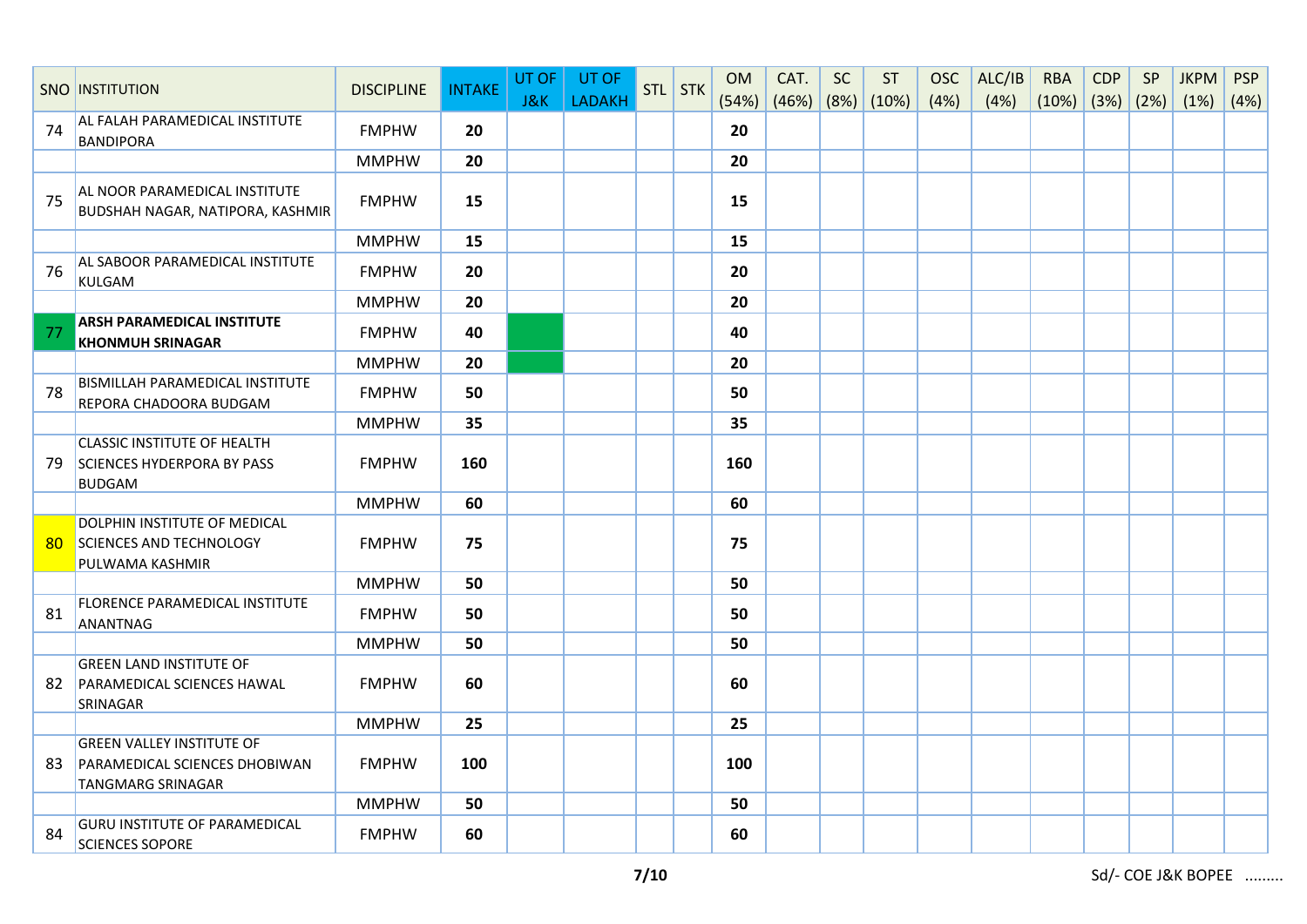|    | <b>SNO INSTITUTION</b>                                             | <b>DISCIPLINE</b> | <b>INTAKE</b> | UT OF          | UT OF         | STL STK | <b>OM</b> | CAT.               | <b>SC</b> | <b>ST</b> | <b>OSC</b> | ALC/IB | <b>RBA</b>         | <b>CDP</b> | SP | <b>JKPM</b> | <b>PSP</b> |
|----|--------------------------------------------------------------------|-------------------|---------------|----------------|---------------|---------|-----------|--------------------|-----------|-----------|------------|--------|--------------------|------------|----|-------------|------------|
|    |                                                                    |                   |               | <b>J&amp;K</b> | <b>LADAKH</b> |         | (54%)     | $(46%)$ (8%) (10%) |           |           | (4%)       | (4%)   | $(10\%)$ (3%) (2%) |            |    | (1%)        | (4%)       |
| 85 | HAKIM SANAULLAH INSTITUTE OF<br><b>PARAMEDICAL SCIENCES SOPORE</b> | <b>FMPHW</b>      | 20            |                |               |         | 20        |                    |           |           |            |        |                    |            |    |             |            |
|    | <b>KASHMIR</b>                                                     |                   |               |                |               |         |           |                    |           |           |            |        |                    |            |    |             |            |
|    | IQRA PARAMEDICAL INSTITUTE,                                        |                   |               |                |               |         |           |                    |           |           |            |        |                    |            |    |             |            |
| 86 | KITCHMA SHEERI, BARAMULLA                                          | <b>FMPHW</b>      | 30            |                |               |         | 30        |                    |           |           |            |        |                    |            |    |             |            |
|    |                                                                    | <b>MMPHW</b>      | 30            |                |               |         | 30        |                    |           |           |            |        |                    |            |    |             |            |
| 87 | JOHN BISHOP MEMORIAL HOSPITAL                                      | <b>FMPHW</b>      | 20            |                |               |         | 20        |                    |           |           |            |        |                    |            |    |             |            |
|    | <b>SARNAL ANANTNAG</b>                                             |                   |               |                |               |         |           |                    |           |           |            |        |                    |            |    |             |            |
|    | <b>KASHMIR INSTITUTE OF MEDICAL</b>                                |                   |               |                |               |         |           |                    |           |           |            |        |                    |            |    |             |            |
|    | 88 SCIENCES AND TECHNOLOGY HOKERSAR<br><b>LAWAYPORA SRINAGAR</b>   | <b>FMPHW</b>      | 100           |                |               |         | 100       |                    |           |           |            |        |                    |            |    |             |            |
|    |                                                                    | <b>MMPHW</b>      | 50            |                |               |         | 50        |                    |           |           |            |        |                    |            |    |             |            |
|    | <b>KEF PARAMEDICAL INSTITUTE</b>                                   |                   |               |                |               |         |           |                    |           |           |            |        |                    |            |    |             |            |
| 89 | KANIPORA BUDGAM                                                    | <b>FMPHW</b>      | 30            |                |               |         | 30        |                    |           |           |            |        |                    |            |    |             |            |
|    |                                                                    | <b>MMPHW</b>      | 25            |                |               |         | 25        |                    |           |           |            |        |                    |            |    |             |            |
|    | KIDNEY HOSPITAL AND UROLOGICAL                                     |                   |               |                |               |         |           |                    |           |           |            |        |                    |            |    |             |            |
| 90 | <b>RESEARCH CENTRE SONAWAR</b>                                     | <b>FMPHW</b>      | 10            |                |               |         | 10        |                    |           |           |            |        |                    |            |    |             |            |
|    | <b>SRINAGAR</b>                                                    |                   |               |                |               |         |           |                    |           |           |            |        |                    |            |    |             |            |
| 91 | KUPWARA INT. OF PARAMEDICAL                                        | <b>FMPHW</b>      | 20            |                |               |         | 20        |                    |           |           |            |        |                    |            |    |             |            |
|    | <b>SCIENCES, KUPWARA</b>                                           | <b>MMPHW</b>      | 20            |                |               |         | 20        |                    |           |           |            |        |                    |            |    |             |            |
|    | LORDS INSTITUTE OF MEDICAL                                         |                   |               |                |               |         |           |                    |           |           |            |        |                    |            |    |             |            |
| 92 | <b>SCIENCES ANANTNAG KASHMIR</b>                                   | <b>FMPHW</b>      | 75            |                |               |         | 75        |                    |           |           |            |        |                    |            |    |             |            |
|    |                                                                    | <b>MMPHW</b>      | 50            |                |               |         | 50        |                    |           |           |            |        |                    |            |    |             |            |
| 93 | MALA AZIZ PARAMEDICAL INSTITUTE                                    | <b>FMPHW</b>      | 40            |                |               |         | 40        |                    |           |           |            |        |                    |            |    |             |            |
|    | KALOOSA BANDIPORA KASHMIR                                          |                   |               |                |               |         |           |                    |           |           |            |        |                    |            |    |             |            |
|    |                                                                    | <b>MMPHW</b>      | 40            |                |               |         | 40        |                    |           |           |            |        |                    |            |    |             |            |
| 94 | MARAZ PARAMEDICAL TRAINING                                         | <b>FMPHW</b>      | 25            |                |               |         | 25        |                    |           |           |            |        |                    |            |    |             |            |
|    | <b>INSTITUTE BIJBEHARA</b>                                         |                   |               |                |               |         |           |                    |           |           |            |        |                    |            |    |             |            |
|    | MK PARAMEDICAL COLLEGE VESSU                                       | <b>MMPHW</b>      | 25            |                |               |         | 25        |                    |           |           |            |        |                    |            |    |             |            |
| 95 | <b>QAZIGUND KASHMIR</b>                                            | <b>FMPHW</b>      | 20            |                |               |         | 20        |                    |           |           |            |        |                    |            |    |             |            |
|    |                                                                    | <b>MMPHW</b>      | 20            |                |               |         | 20        |                    |           |           |            |        |                    |            |    |             |            |
|    | MUBARAK PARAMEDICAL TRAINING                                       |                   |               |                |               |         |           |                    |           |           |            |        |                    |            |    |             |            |
| 96 | INSTITUTE HYDERPORA TENGPORA BY                                    | <b>FMPHW</b>      | 40            |                |               |         | 40        |                    |           |           |            |        |                    |            |    |             |            |
|    | <b>PASS SRINAGAR</b>                                               |                   |               |                |               |         |           |                    |           |           |            |        |                    |            |    |             |            |
|    |                                                                    | <b>MMPHW</b>      | 20            |                |               |         | 20        |                    |           |           |            |        |                    |            |    |             |            |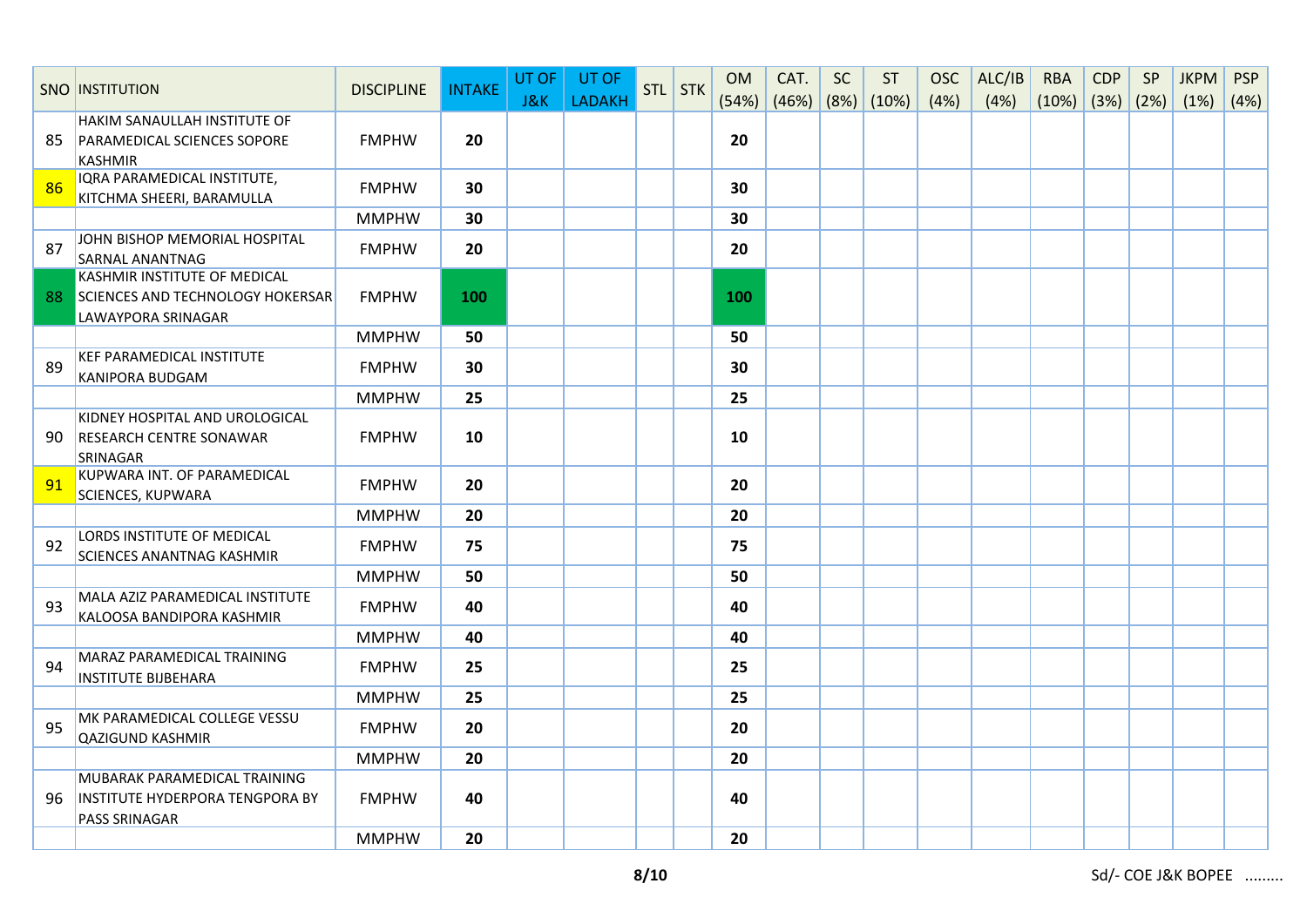|     | <b>SNO INSTITUTION</b>                                                                                                      | <b>DISCIPLINE</b> | <b>INTAKE</b> | UT OF          | UT OF         | STL STK | <b>OM</b> | CAT.               | SC | <b>ST</b> | <b>OSC</b> | ALC/IB | <b>RBA</b>               | <b>CDP</b> | SP | <b>JKPM</b> | <b>PSP</b> |
|-----|-----------------------------------------------------------------------------------------------------------------------------|-------------------|---------------|----------------|---------------|---------|-----------|--------------------|----|-----------|------------|--------|--------------------------|------------|----|-------------|------------|
|     |                                                                                                                             |                   |               | <b>J&amp;K</b> | <b>LADAKH</b> |         | (54%)     | $(46%)$ (8%) (10%) |    |           | (4%)       | (4%)   | $(10\%)$ $(3\%)$ $(2\%)$ |            |    | (1%)        | (4%)       |
| 96  | NOORANI INSTITUTE OF PARAMEDICAL<br><b>SCIENCES PULWAMA</b>                                                                 | <b>FMPHW</b>      | 75            |                |               |         | 75        |                    |    |           |            |        |                          |            |    |             |            |
|     |                                                                                                                             | <b>MMPHW</b>      | 60            |                |               |         | 60        |                    |    |           |            |        |                          |            |    |             |            |
| 97  | PHOENIX PARAMEDICAL COLLEGE<br>PULWAMA KASHMIR                                                                              | <b>FMPHW</b>      | 50            |                |               |         | 50        |                    |    |           |            |        |                          |            |    |             |            |
|     |                                                                                                                             | <b>MMPHW</b>      | 40            |                |               |         | 40        |                    |    |           |            |        |                          |            |    |             |            |
| 98  | RAMZAN PARAMEDICAL INSTITUTE<br><b>NOWGAM BY PASS SRINAGAR</b>                                                              | <b>FMPHW</b>      | 120           |                |               |         | 120       |                    |    |           |            |        |                          |            |    |             |            |
|     |                                                                                                                             | <b>MMPHW</b>      | 60            |                |               |         | 60        |                    |    |           |            |        |                          |            |    |             |            |
| 99  | ROYAL INSTITUTE OF PARAMEDICAL<br><b>SCIENCES DARIND GANDERBAL</b>                                                          | <b>FMPHW</b>      | 125           |                |               |         | 125       |                    |    |           |            |        |                          |            |    |             |            |
|     |                                                                                                                             | <b>MMPHW</b>      | 50            |                |               |         | 50        |                    |    |           |            |        |                          |            |    |             |            |
| 100 | SACRED EDUCATION MISSION(SEM)<br><b>COLLEGE OF NURSING &amp; PARAMEDICAL</b><br><b>SCIENCES AIRPORT HUMHAMA</b><br>SRINAGAR | <b>FMPHW</b>      | 25            |                |               |         | 25        |                    |    |           |            |        |                          |            |    |             |            |
|     |                                                                                                                             | <b>MMPHW</b>      | 25            |                |               |         | 25        |                    |    |           |            |        |                          |            |    |             |            |
| 101 | SAMET COLLEGE OF PARAMEDICAL<br><b>SCIENCES BEERWAH</b>                                                                     | <b>FMPHW</b>      | 25            |                |               |         | 25        |                    |    |           |            |        |                          |            |    |             |            |
|     |                                                                                                                             | <b>MMPHW</b>      | 25            |                |               |         | 25        |                    |    |           |            |        |                          |            |    |             |            |
| 102 | SET PARAMEDICAL AND NURSING<br><b>INSTITUTE BIJBEHARA</b>                                                                   | <b>FMPHW</b>      | 100           |                |               |         | 100       |                    |    |           |            |        |                          |            |    |             |            |
|     |                                                                                                                             | <b>MMPHW</b>      | 50            |                |               |         | 50        |                    |    |           |            |        |                          |            |    |             |            |
| 103 | <b>SKYLARK INSTITUTE OF PARAMEDICAL</b><br><b>SCIENCES PULWAMA</b>                                                          | <b>FMPHW</b>      | 50            |                |               |         | 50        |                    |    |           |            |        |                          |            |    |             |            |
| 104 | SOUTH KASHMIR PARAMEDICAL<br><b>INSTITUTE KULGAM</b>                                                                        | <b>FMPHW</b>      | 25            |                |               |         | 25        |                    |    |           |            |        |                          |            |    |             |            |
|     |                                                                                                                             | <b>MMPHW</b>      | 15            |                |               |         | 15        |                    |    |           |            |        |                          |            |    |             |            |
| 105 | ST. JOSEPH SCHOOL OF NURSING<br><b>BARAMULLA KASHMIR</b>                                                                    | <b>FMPHW</b>      | 40            |                |               |         | 40        |                    |    |           |            |        |                          |            |    |             |            |
| 106 | <b>SVGM PARAMEDICAL INSTITUTE</b><br><b>SHOPIAN KASHMIR</b>                                                                 | <b>FMPHW</b>      | 75            |                |               |         | 75        |                    |    |           |            |        |                          |            |    |             |            |
|     |                                                                                                                             | <b>MMPHW</b>      | 25            |                |               |         | 25        |                    |    |           |            |        |                          |            |    |             |            |
|     | <b>TAHIRA KHANAMS PARAMEDICAL</b><br>107 INSTITUTE OF MEDICAL SCIENCES<br>LAWAYPORA SRINAGAR                                | <b>FMPHW</b>      | 150           |                |               |         | 150       |                    |    |           |            |        |                          |            |    |             |            |
|     |                                                                                                                             | <b>MMPHW</b>      | 30            |                |               |         | 30        |                    |    |           |            |        |                          |            |    |             |            |